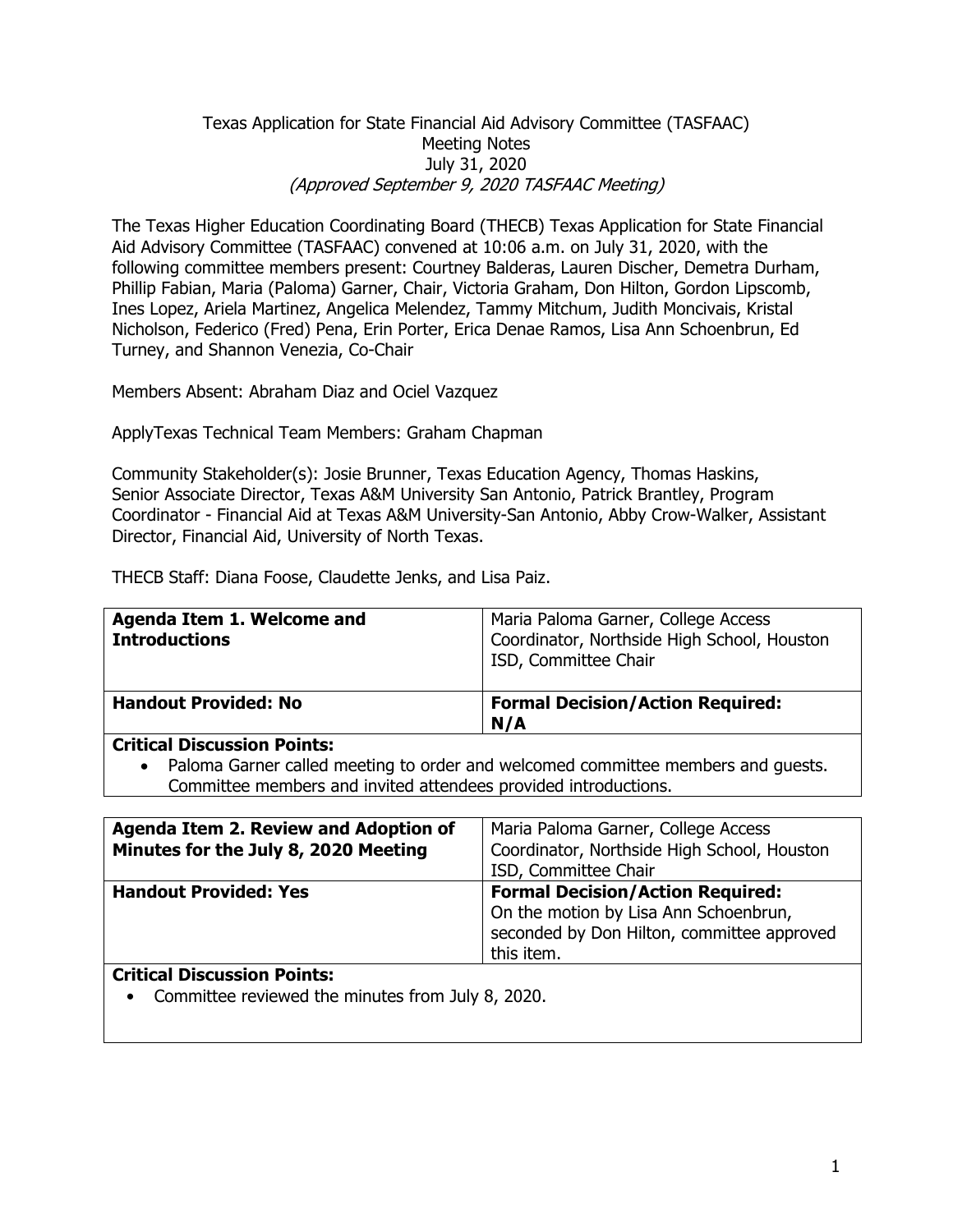| Agenda Item 3. Panel discussion with     | Shannon Venezia, Executive Director, Student   |
|------------------------------------------|------------------------------------------------|
| institutions of higher education with an | Financial Aid and Scholarships, Texas Tech     |
| <b>eTASFA</b>                            | University, Committee Co-Chair                 |
| <b>Handout Provided: No</b>              | <b>Formal Decision/Action Required:</b><br>N/A |

# **Critical Discussion Points:**

- Panel Discussion with representatives from the Texas A&M University, Texas A&M University-San Antonio, and the University of North Texas, and University of Texas at Austin
- Discussed perspectives from varying stages of implementation
- Key Questions Discussed:
	- o Home grown or vendor
	- o Cost
	- o File format used
	- o Data security
- Key Considerations
	- o How students would make a correction
	- o Having a Spanish version is very important
	- o Students need to feel secure when putting information on an electronic document, information for financial aid purposes only
	- $\circ$  Create a dashboard to see if student "started application"
	- $\circ$  Use that data to proactively to communicate with students to let them know where they are in the process
	- $\circ$  Ability to "re-set" an application for a student if there are errors
	- o Ask relevant questions and use skip logic

| Agenda Item 4. Panel discussion with<br>student users of the eTASFA | Erica Ramos, Financial Aid Officer and College<br>Prep Counselor with PSJA Memorial Early<br>College High |
|---------------------------------------------------------------------|-----------------------------------------------------------------------------------------------------------|
| <b>Handout Provided: No</b>                                         | <b>Formal Decision/Action Required:</b><br>N/A                                                            |

# **Critical Discussion Points:**

- Differences between PDF and the E-TASFA
	- o PDF was broad, but good. Not as convenient.
	- o Preferred online version, it was easier.
- Experiences with eTASFA
	- o No way to submit form, never got email for parent signature because application was on hold
	- $\circ$  Unsure how to submit the signature, school said to print and fax the signatures
	- o Lengthy process- submitting additional documents, application on hold for 3 months, with no contact from school.
	- $\circ$  User with English as a 2<sup>nd</sup> language, the questions were complicated.
- Recommendations
	- o More communication from institutions on next steps in process
	- o Using clear language
	- $\circ$  Box for signatures, in the application, not make it a secondary requirement after submission
	- $\circ$  Continue to allow print signatures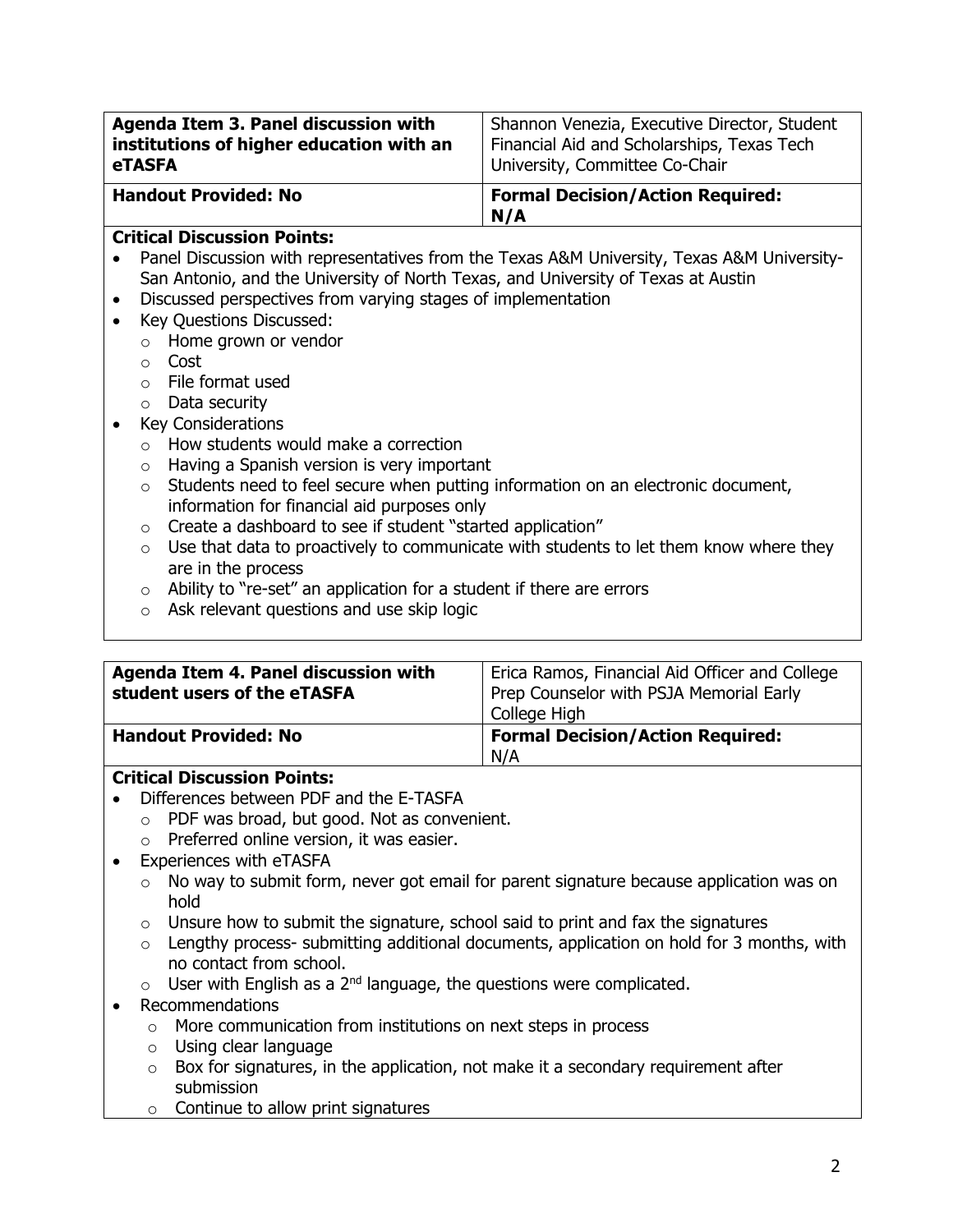- o Provide modules and/or pre-recorded video with instructions
- o Include notes with additional information for each question would be helpful
- o Ability to send to several schools, at one time
- o Combine Apply TX and eTASFA
- o Access to financial aid counselors to assist students, especially first-generation students

| <b>Agenda Item 5. Discussion On Identifying</b>  | Graham Chapman, Executive Director Academic    |
|--------------------------------------------------|------------------------------------------------|
| <b>Technical and Functional Revisions of the</b> | Information Systems, The University of Texas   |
| <b>ApplyTX System</b>                            | at Austin                                      |
| <b>Handout Provided: No</b>                      | <b>Formal Decision/Action Required:</b><br>N/A |

## **Critical Discussion Points:**

Graham Chapman with UT ApplyTX provided an overview of technical and functional revisions needed to the ApplyTX System.

| Agenda Item 6. Update on House Bill 3 -<br><b>FAFSA Advisory Committee</b> | Claudette Jenks, THECB Staff                   |
|----------------------------------------------------------------------------|------------------------------------------------|
| <b>Handout Provided: No</b>                                                | <b>Formal Decision/Action Required:</b><br>N/A |

# **Critical Discussion Points:**

• Claudette Jenks reviewed the high school graduate requirement under House Bill 3. Committee discussed considerations for improving the TASFA and future data tracking.

| Agenda Item 7. Discussion on developing | Maria Paloma Garner, College Access         |
|-----------------------------------------|---------------------------------------------|
| <b>Sub-Committees</b>                   | Coordinator, Northside High School, Houston |
|                                         | ISD, Committee Chair                        |
| <b>Handout Provided: No</b>             | <b>Formal Decision/Action Required:</b>     |
|                                         | Erica Ramos volunteered to lead the High    |
|                                         | School subcommittee                         |
|                                         | Courtney Balderas volunteered to lead the   |
|                                         | Higher Education subcommittee               |

## **Critical Discussion Points:**

• Committee discussed need for two committees: High School subcommittee to discuss the student experience and the Higher Education subcommittee to discuss the technical and functional part of an online TASFA.

| <b>Agenda Item 8. Discussion of Potential</b><br><b>Agenda Items and Next Meeting Date</b> | Maria Paloma Garner, College Access<br>Coordinator, Northside High School, Houston<br>ISD, Committee Chair |
|--------------------------------------------------------------------------------------------|------------------------------------------------------------------------------------------------------------|
| <b>Handout Provided: No</b>                                                                | <b>Formal Decision/Action Required:</b><br>N/A                                                             |